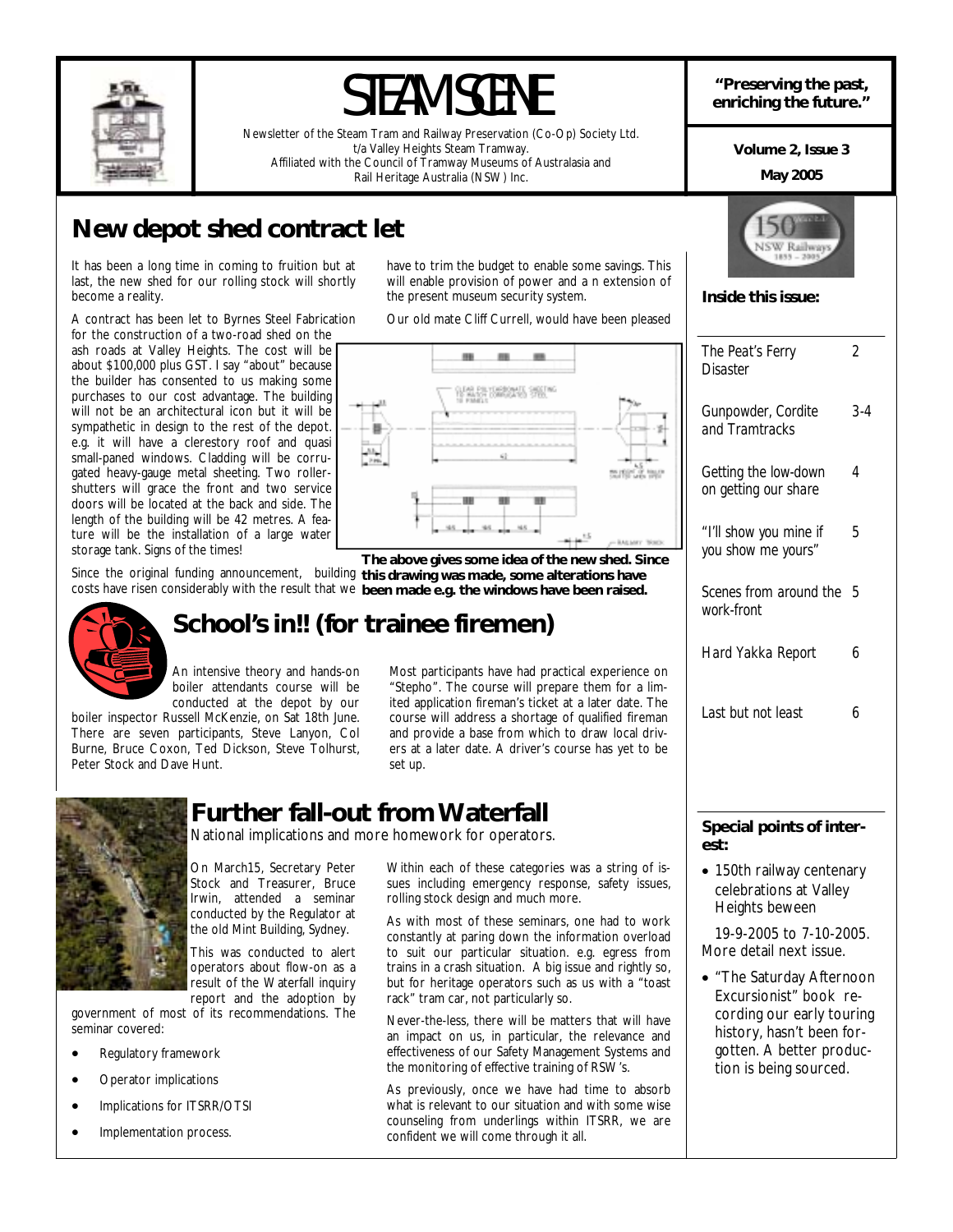# Page 2 **STEAM SCENE**

# **The Peat's Ferry disaster**

*Last issue in part featured, the story of Thomas Wilson whose memorial stands in Rookwood cemetery. Wilson was the driver of a runaway train that careered down Cowan bank on 21-6-1887. Little was it realized at the time of writing the article for Steam Scene, that member Kevin Loughry's grandfather Edward Loughry (see SS v1 No.4) was involved in the aftermath of the accident. Kevin has forwarded*  further detail of the accident and interesting reference to his grandfather's involvement.

In 1887, construction of the Hawkesbury River bridge had begun. The new southern section of rail line, known as the "Homebush to Waratah Railway", had recently been completed.

To make this new line pay and to help win public support for the huge expenditure involved, the railway authorities commenced running excursion trains to Peat's Ferry. A coastal steamer was boarded there for the return back to Sydney.

The 21st June 1887 had been declared a public holiday to celebrate the 50th year of Queen Victoria's accession to the throne.



**Locomotive No.178. Similar type to that which went out of control down Cowan bank.** 

Crowds turned out to Redfern station to join one of three excursion trains bound for a day's outing to Peat's Ferry.

The third of these excursion trains left Redfern at 10.27 a.m. The train consisted of locomotive No.178, two imported American carriages with two locally built "Redfern" cars together with five old style four-wheelers. The train carried about 400 passengers. All were eager for what was thought was going to be a splendid day-out.

The crew of the train were driver Thomas Wilson, fireman John Pye and guard, Alfred Clissold. The driver and fireman had only travelled over this new line once each. The guard had never travelled on the new line beyond Ryde.

After crossing the Parramata River and commencing the climb North, the engine was finding the going very heavy. Driver Wilson decided to divide the load at Beecroft. Two carriages were left at this point and the balance of the train continued to Hornsby. Depositing this portion of the train there, Wilson returned to Beecroft to pick up the remaining two carriages.

When the train finally left Hornsby, they were running 2½ hours late. About an hour after leaving Hornsby, the excursion train commenced its descent down the 1 in 40 grade of Cowan Bank. Through deep rock cuttings and four tunnels, it was about 5 miles to Peat's Ferry. At the first tunnel, driver Wilson applied the air brakes. They responded well. When the train approached the second tunnel, the train's speed suddenly increased. Wilson applied the air brake this time, with no response. Fireman Pye quickly realized the train had become a runaway. He applied the tender's handbrake the only result being, showers of sparks from the tender's wheels.

At this stage, the passengers were blissfully unaware of the impending danger.

As the runaway approached the third tunnel, Wilson would attempt the dangerous emergency procedure of putting his locomotive into reverse. This attempt failed. It was estimated the train at this stage was travelling between 50 and 60 mph (80—kph). It was beyond belief how this speeding train cleared the last tunnel.

At Peat's Ferry station, the station master was anxiously awaiting the arrival of the late-running third excursion train. In the mean time, the first and second excursion trains were ready for departure back to Sydney. It was only when the people on the station heard the warning blasts of the whistle of the third train, they realized something was wrong. When the hurtling train came into view, the horrified spectators could see the carriages lurching violently as it speed past the platform, sparks flying in all directions. The passengers were screaming hysterically. In a matter of seconds, the locomotive had plowed through the buffers and plunged into the river. Its wrecked carriages were in a tangled heap. Screams and groans came pitifully from trapped and injured occupants.

Railway personnel and construction workers from the bridge rushed to accident scene with crow-bars and axes to rescue the trapped passengers from the mangled wreckage.

Resulting from this disaster, six people lost their lives including the engine driver, Wilson. Seventy passengers suffered serious injuries. The fireman, John Pye, was severely scalded by escaping steam.

The Department of Railways immediately set up a board of inquiry into the disaster. There was also a Coroner's inquest into the loss of life. The findings of both inquiries were released on the same day, the 15th June 1887, 24 days after the accident.

The railway inquiry placed the blame of driver Wilson for not keeping a check on his brake pressure and allowing the air brake reservoir on his engine to become exhausted.

*(Continued on Page 6.)*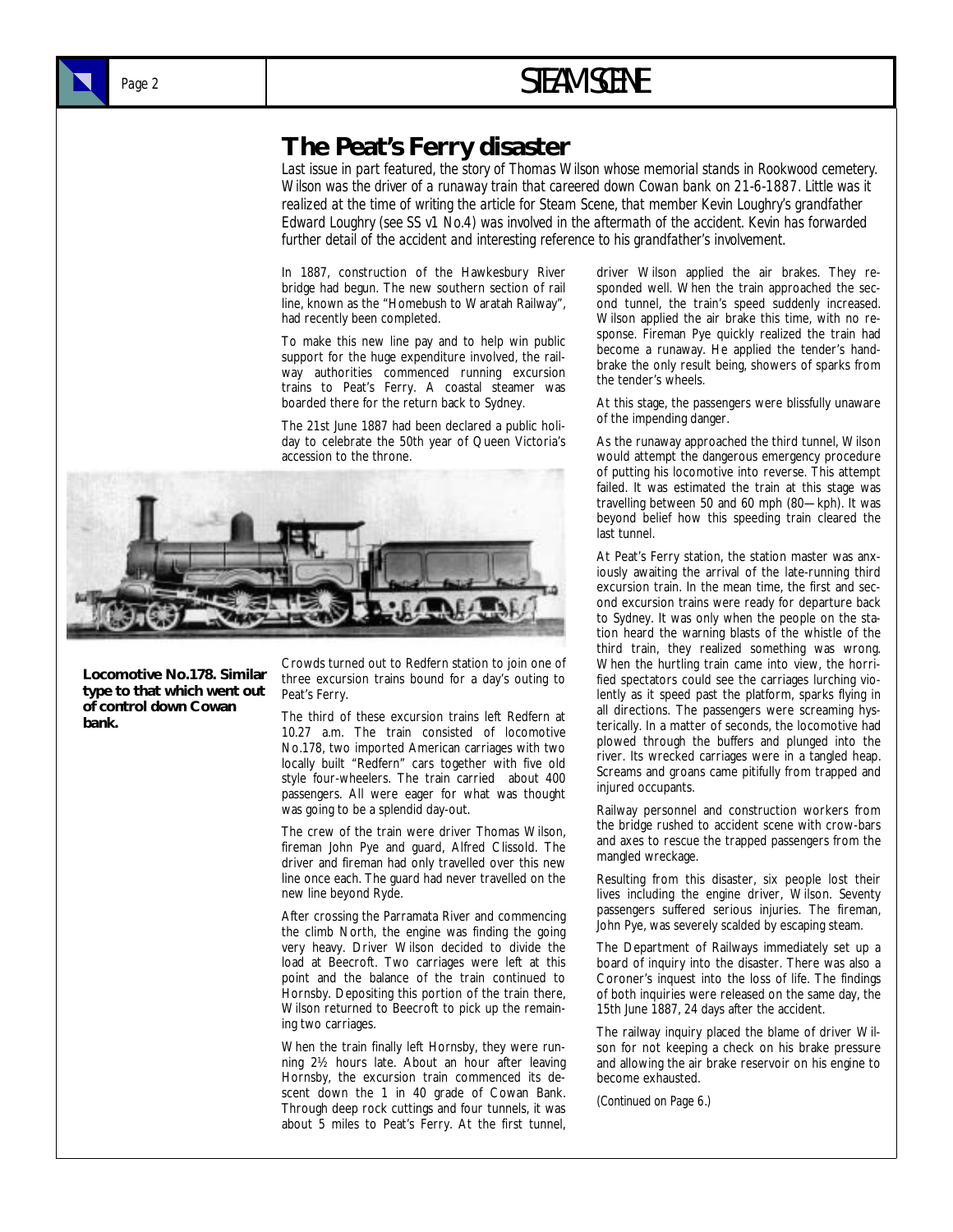# **Gunpowder, cordite and tram tracks.**

*Toward the upper reaches of the Parramatta River in Sydney lies "RANAD" or the Newington Armaments Depot. It has a fascinating history and within its boundaries, contains a unique narrow gauge tramway. Despite a "motsa" of money being spent on the facility in recent times, it is not well known of and is infrequently visited by the public for various reasons. The following is a "potted" history.* 

Though the immediate site of the Sydney Olympic Games in familiar to most of us, the parklands which border the site are not quite so well known. A major legacy of the games are the Sydney Olympic Parklands. Larger than New York's famed Central Park or Hyde Park in London, this major Sydney open space may not be quite so well known or appreciated by Sydney-siders as the former. 432 hectares constitute the parklands and they are made up of a fascinating variety of flora, fauna and not least, history.

The history of the site is most interesting . White occupation commenced around 1807 when John Blaxland was granted some 1290 acres. He subsequently acquired further acreage. The site saw subsequent agrarian use but was eventually subdivided and thereafter saw a variety of uses and occupiers.

Our particular interest lies in the portion known as the Royal Australian Navy Armaments Depot (RANAD). Many will have seen this site when passing by on a ferry journey. Many more will have known of its existence from times past. But what lies behind its restricted boundary will be a mystery to most. A wealth of defence history, buildings and supportive infrastructure makes for an intriguing visit. Firstly let us examine a potted history of the establishment as an armaments depot.

In 1880, the government of the day acquired portion of the Newington estate for military purposes. Goat Island was already designated a powder magazine reserve. This was NSW's first magazine. Although the Newington site was considered as a magazine as early as 1870, Spectacle Island became the 2nd magazine instead.

In 1882, 248 acres were formally set aside for the Army and a depot set up.

In 1909, the first section of the 2ft.guage tramway was laid. The tramway was laid in to provide safe transit of various explosive materials in particular, to the various bunkers and depots around the site. One can readily appreciate the delicate nature of any movement considering the extremely volatile nature of the substances handled. Over the years the line was progressively extended as required. Hand propelled trucks were the earliest form of transport for explosives and materials. Some of these still survive. They are a wooden framed wagons about 5ft long by 3ft wide . They are equipped with wooden dumb buffers and each wheel has six spokes.

The building where these wagons are presently also possesses a turntable (s?) They have "*wooden construction with brass rails; 3 parallel tracks of brass flat strip fixed to hardwood, 2" wide by 2½" deep*." The building also has a 508kg capacity traveling crane which utilizes 20lb rail for its travel.

A builder's plate fitted to a steel sleeper near building 20 is etched, "*J. Toole and Co. Engineers and Machinery Merchants, Sydney".* On the trackwork around the establishments, various point turnouts measure 1 in 3 or 1



in 4 with 4ft blades. Gauge of the track varied between 600 and 610mm (615mm on sharp bends). All track has 30lb rail. Some sidings and loops are fitted **up.** with 1 in 2 points with 2'6" blades.

**General view (2000) of central area of RANAD prior to clean-**

In 1921, the base was handed over to the Navy and as the magazine became a fully fledged armaments depot, further extensions to the tramway took place. Carnarvon golf course was compulsorily acquired to become the southern end of RANAD. During 1895, the first wharf was built from the site into Parramatta River. It was repaired in 1924

and extended in 1940 during WW2. The first cranes appeared on the wharf in 1929 but replaced in 1962. A traveling crane from Garden Island was installed on the wharf for WW2 activities but was removed

in 1989-90. The present cranes date from 1974.

When the tramway was first extended, it went eastward into the area between the woodlands and wetlands (Explosives Store B39). In the late 1930's extensions to the tramway were again added to reach HMAS Albatross bomb store (B 33). Subsequent extensions covered explo-

sives stores 42-45, No.31 isolated in the woodlands, *(Continued on Page 4.)* 



**Photo depicting building No. 20. It was built in 1897, The 4 wheeled flat wagons normally reside within.** 

**Two electric locomotives stand outside storage facility No.42, prior to a track rebuild.**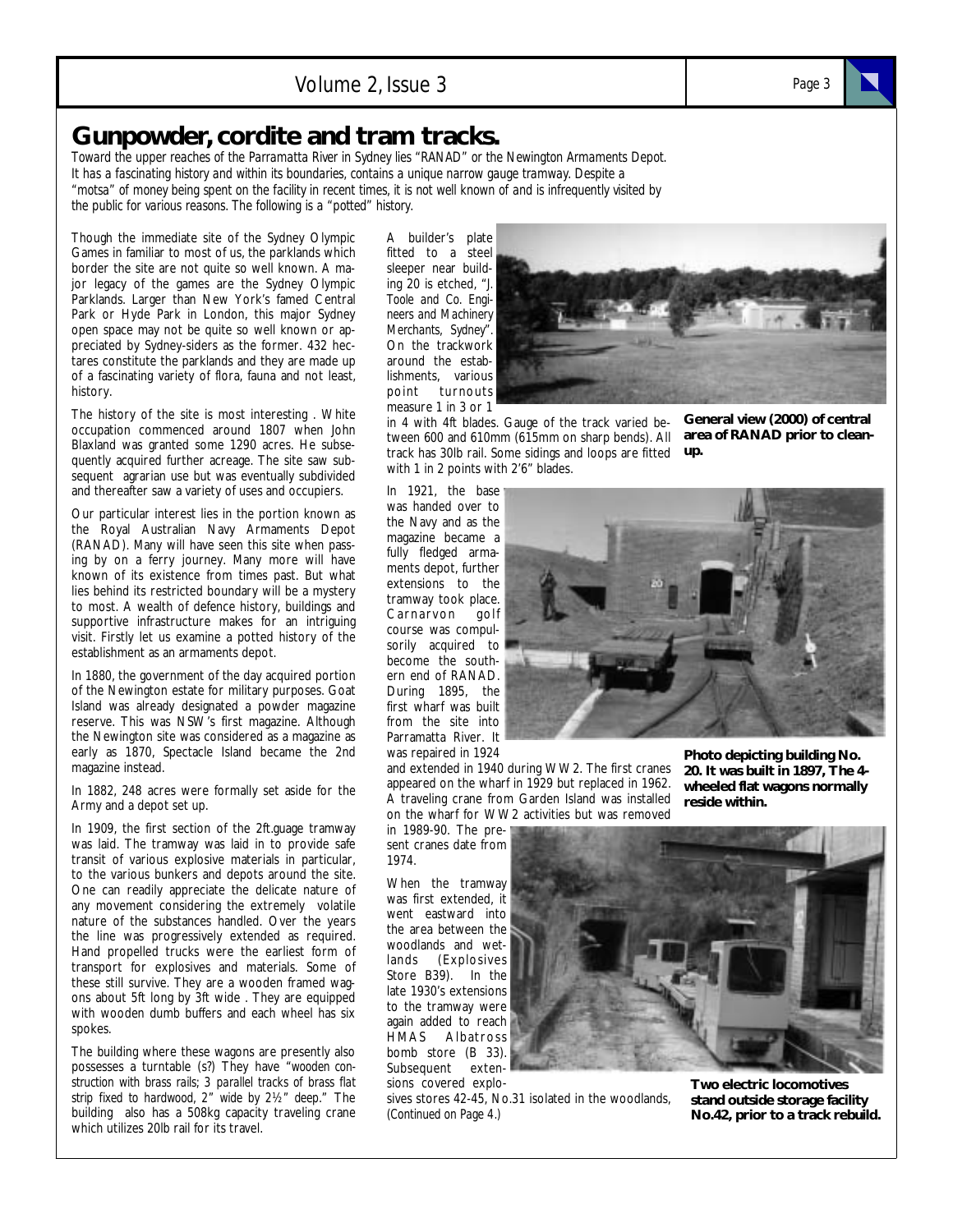# Page 4 **STEAM SCENE**



**A Wingrove & Rogers B.E. loco with bogie flat wagons near building 30 (11-2-2004) All track has either been rebuilt or replaced. Naval Dept. maintenance was minimal. This section was new track (2004) to fill a gap.** 



**First prepared train to carry passengers over new track formation. (30-9-2004)** 



**A Gemco loco and trailers stand outside a workshop/depot (building No.30) on 30-9-2004.** 

46-49 at the eastern end of the site and finally, to explosives store B 18.

The present total length of the tramway (including some abandonments) is 6.1km.

Several 2ft. gauge battery-electric locomotives appeared in 1940, 1942 and 1948.

The depot reached its peak of operation during WW2, the Korean and Vietnam

wars. During these times, the area accommodated 185 buildings, the tramway and wharfage facilities. These supplied ammunition to Australian, U.S. and U.K. navies operating in the Pacific.

Some work on restoring the facility began in 1998 prior to the Navy moving out. The majority of the

work was put in place after the Sydney Olympics finished and conducted under the Burra Charter principles.

The original tramway did not lend itself to practical public operation. This led to additional track being laid in to make a circuit. Trackwork finished in early 2004.

It is unfortunate that after so much money was spent on restoring the site, buildings and the tramway, public opening has to date, been a rather desultory affair. Late information indicates however, that from May 8th, the facility will be open to the public each Sunday from 10 a.m. to 4.p.m. There will not be any tram rides. You are recommended to check with the Olympic Park authorities before venturing re parking and "just in case".

It is to be hoped that the administering authorities resolve whatever issues are outstanding and make this wonderfully unique facility fully available to the public at an early date.

*(Sincere thanks to Len King for so generously supplying his notes and photographs to form the basis of this article. Editor -BSI)* 



# **Getting the low-down on getting our share**

On Monday March 21, Chairman Craig Connelly, Secretary Peter Stock and Treasurer Bruce Irwin, went to Tocal House, Patterson, to attend a day seminar sponsored by Museums and Galleries NSW. The seminar was entitled "Access to Funding". Its aim was to give attendees insight into where and what funding was available to museums and galleries and to give advice on how to get it. Some interesting speakers addressed the gathering including three enlightening us with case histories from their own experience. A workshop concluded the seminar in which groups worked through a sample grant applications. Key strategies were identified relating to

their successful completion. Unfortunately there was insufficient time for this segment to be completed.

In all, it was an interesting day in the delightful surroundings of the historic Tocal House. As a result we intend to debrief in committee and work towards applying for funding in some areas we have not been too concerned with previously, e.g. display.

In general though, we learnt a lot about what and what not to do with funding applications.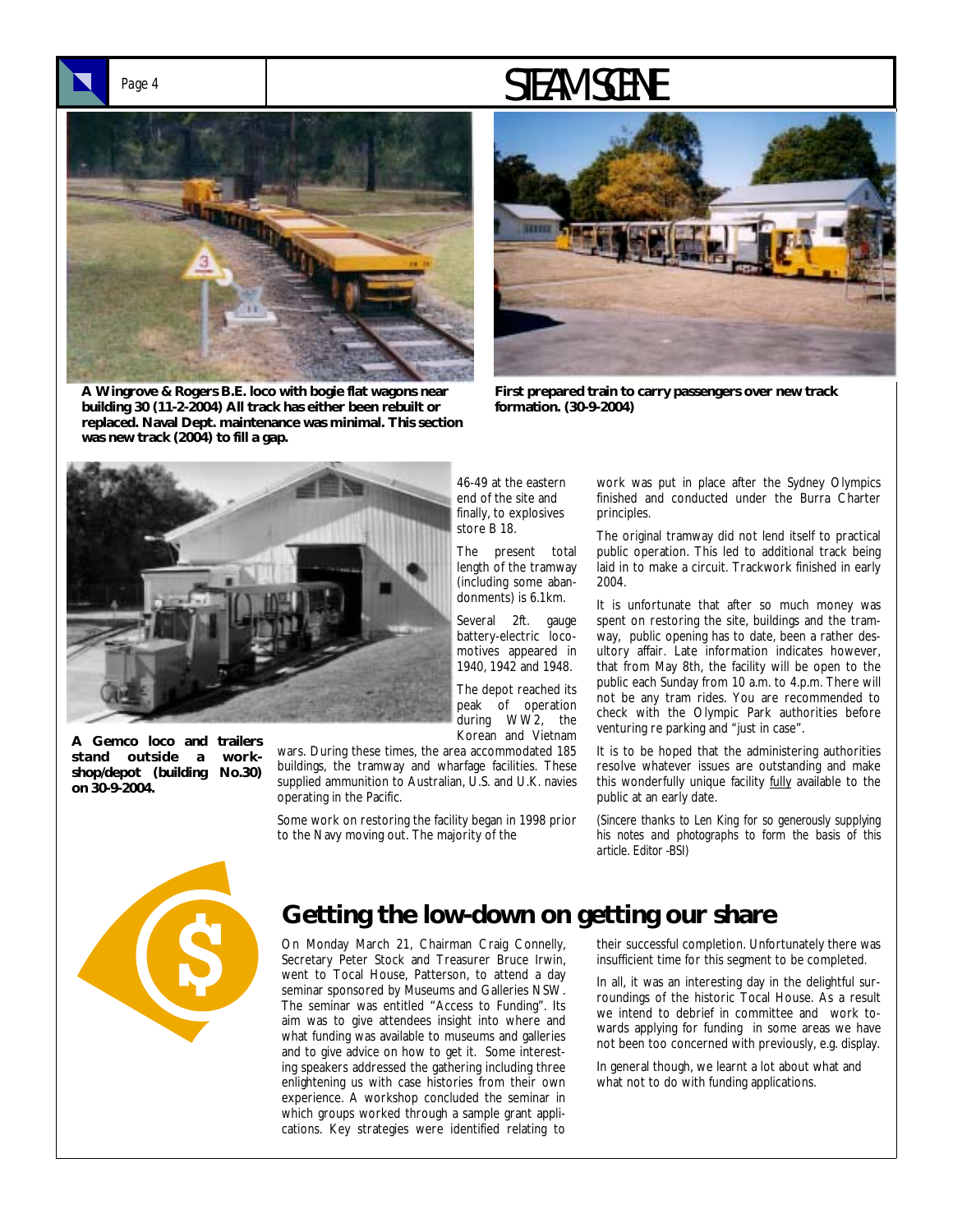## **I'll show you mine, if you show me yours…**

New mutual visiting arrangement with SPER

For many years we had with SPER (Sydney Tramway Museum) , a reciprocal visiting arrangement. Members from either group could visit the others' establishment and ride on one another's trams on a complimentary basis.

With our departure from Parramatta Park and relocation to Valley heights, this arrangement has gone a little askew.

With our society now operating in conjunction with VHLDHM, the arrangements was in need of updating to reflect our new situation.

It has now been agreed by the board of SPER that the previous arrangement will be now extended to include members of the Blue Mountains Division of the RTM.

This in effect means complimentary admission and rides are available to members of STARPS and VHLDHM to the Sydney Tramway Museum.

Likewise members of SPER will receive complimentary admission and rides as available at Valley Heights.

It is stressed that this arrangement is only available to STARPS and VHLDHM. Ordinary membership of the RTM is NOT included.

On visiting,, members should present their current membership card for admission.

This concession is available only to the member concerned and does not extend to any accompanying party.

We hope members enjoy this additional benefit of belonging.



Ahh, don't worry about 'em Vic When they're all on they'll help hold the old girl together!

# **Scenes from around the work-front.**

A series of scenes taken around the depot over the last few months. They emphasize the diversity of tasks undertaken. Thanks to Ross and Carol Stenning for their candid photography and use of the prints



**"In the footsteps of the father." Steve Tolhurst lubes-up a pin under Stepho. Son Luke is generally assisting. He is not afraid to get his hands dirty.** 



**Reconditioned bogey ready for placement under 93b. New gunmetal axle box flaps and white walls complete the job. Craig tells us the original American steam tramcars were imported with white walls ??** 



**Completed bogies about to be placed under 93b.** 



**Some track maintenance underway as an empty "coalie" works on the "down".** 



**Craig Connelly and John Webb ponder whether they have done it right. Actually they are demolishing 44b's frame.** 



**Enamel is gradually enveloping 93b.**